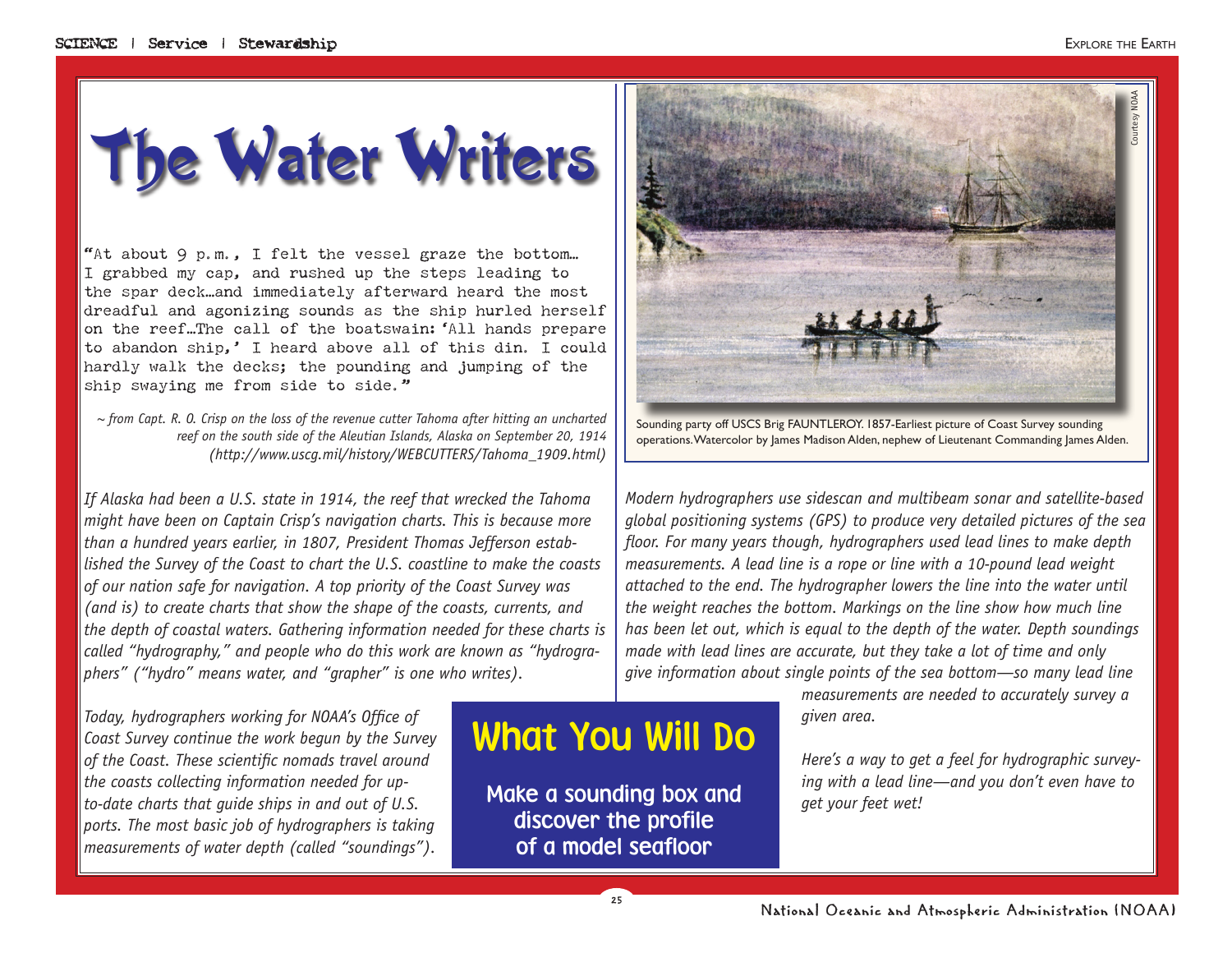### What You Will Need

This activity is most challenging if you have one or more friends who also make a sounding box and set up a model seafloor inside the box. Then you can trade sounding boxes and compete to see who can discover everything on an unknown seafloor.

For each sounding box you will need:

- $\Box$  A shoebox or other cardboard box that is about 2 inches to 4 inches high
- $\Box$  A replaceable air conditioner filter large enough to cover the box
- $\Box$  A wooden skewer about 4 inches longer than the height of the sounding box

 $\Box$  A ruler

- $\Box$  A felt tip marker
- $\Box$  A copy of the "Sounding Box Plotting Sheet"

 $\Box$  A pencil

 $\Box$  Small objects such as Lego® blocks, toy vehicles, rocks, modeling clay, etc.

 $\Box$  Masking tape

 $\Box$  Rubber cement

## How to Do It

- 1. Use masking tape or rubber cement to fasten small objects to the inside bottom of the cardboard box.
- $2$ . Mark the sides of the air conditioner filter at 1/2-inch intervals as shown in the "Air Conditioner Filter Grid" drawing.

Label the horizontal lines with numbers, and vertical lines with letters as shown.



3. Mark your wooden skewer every 1/4-inch with a felt-tip marker. If you have colored markers, you can use a different color to mark one-inch and two-inch intervals as shown on the "Sounding Skewer Marking" diagram. This makes it easier to tell how deep the skewer is when you take "soundings."

#### Skewer Marked in 1/4" intervals

 $\mathcal{U}_s$  Fasten the air conditioner filter to the cardboard box with masking tape so no one can see inside the box.

26



5. Now it's time to be a hydrographer! Use a ruler and the grid on the air conditioner filter to locate specific spots for "soundings." Take "soundings" by gently pushing the skewer through the air conditioner filter until the skewer hits bottom. Read the "depth" on the skewer, and record this measurement in the place on the "Sounding Box Plotting Sheet" that matches the sampling location on the air conditioner filter grid. For example, the red star on the "Sounding Box Plotting Sheet" matches the location of the red star on the "Air Conditioner Filter Grid" drawing. If your sounding box is less than 10 inches x 10 inches, you won't use all of the grid squares. If it is larger than 10 inches x 10 inches, add more horizontal and vertical lines to the Plotting Sheet.